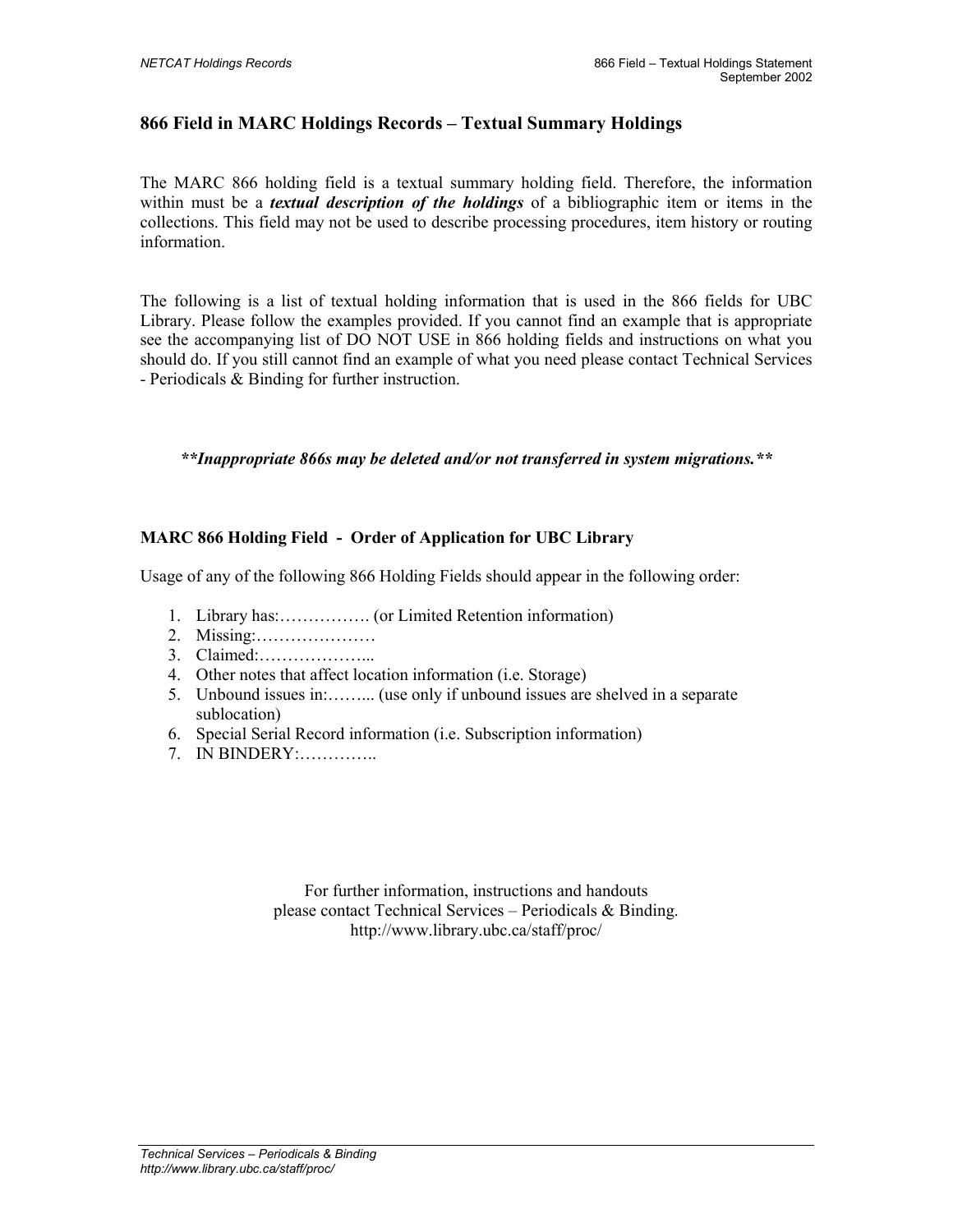| <b>Topic</b><br>Accomp-<br>anying<br>material | <b>Wanting to describe</b><br>CDs supplements located                                              | <b>Example</b><br>AER-1037 | 866; ;8 1 \$ a CD supplements kept at Circulation Desk.                                                                                                       |
|-----------------------------------------------|----------------------------------------------------------------------------------------------------|----------------------------|---------------------------------------------------------------------------------------------------------------------------------------------------------------|
| Also has                                      | Library also has microfilm                                                                         | AEU-2261                   | 866; 0;8 1 \$ Library also has V.1 1933 - on microfilm (AW1.R5132).                                                                                           |
|                                               |                                                                                                    | AEW-5764                   | 866; ;8 1 \$ a Library also has American edition on microfilm (AW 1.R3372).                                                                                   |
| Binding                                       | Bindery lot information                                                                            |                            | 866; ; 8 1 \$a IN BINDERY (LOT 10/5jun98): V.31-32 1995-96 \$z grey/ew \$                                                                                     |
|                                               |                                                                                                    |                            | 866; ; 8 1 \$a IN BINDERY (LOT11/9 oct97): V.1 1986 to V.10 1996 \$z<br>blue/dgc \$                                                                           |
| Bound with<br>(title change)                  | Earlier & Later titles<br>- holding with item records                                              | <b>BBS-7873</b>            | more current holding record<br>866; ;8 1 \$a V.21 1996 bound with earlier title.<br>earlier holding record                                                    |
|                                               |                                                                                                    | <b>AEV-1606</b>            | 863; ;8 1.11 \$a 20-21 \$b 1995-96 \$p 39424004429673 \$t 1 \$z Incl. V.21 of<br>later title \$                                                               |
|                                               | Earlier & Later titles                                                                             | AWE-1447                   | more current holding record<br>866; ; 8 1 \$ a V.19-24 bound with earlier title.                                                                              |
|                                               | - holding with no item records                                                                     | AEV-0646                   | earlier holding record<br>866; ; 8 1 \$ a V.16-24 includes V.19-24 of later title.                                                                            |
| Claiming                                      | Use handout Using the NETCAT<br>serial holding record to provide<br>information about claiming and |                            | 866; ; 8 1 \$ a Claimed: V.5 (17my 2000). \$ x kat<br>866; ; 8 1 \$a Claimed: V.21-22, 24 (12my2000). \$x smp                                                 |
|                                               | backfiles - June 30, 2000                                                                          |                            | For further instructions and handout please contact your cataloguing liaison.                                                                                 |
| Library has                                   | Holdings summary note                                                                              | AEW-1609                   | 866; 0;8 1 \$a Library has: V.5 1995 - \$                                                                                                                     |
|                                               |                                                                                                    | AXY-8298                   | 866; ;8 1 \$ a Library has: V.13 N.2 1993 - V.19 1997.                                                                                                        |
| Limited<br>Retention                          | Library keeps latest 2 years only                                                                  | AET-3039                   | 866; :8 1 \$ Library keeps latest two years only.                                                                                                             |
|                                               | Microfilm replacement                                                                              | AHI-8962                   | 866; 3 Sa Library keeps unbound issues until replaced by microfilm<br>$(AW1.R-477)$ .                                                                         |
| Missing                                       | Missing <i>issues</i> use \$ <i>z</i> in 863.                                                      | AEW-1898                   | 863; ;8 1.24 \$a 24-25 \$b 1999-2000 \$p 39424044240932 \$t 1 \$z Msg: V.25<br>$N. 1-2$ \$                                                                    |
|                                               | Missing entire $volume(s)$                                                                         | AES-6453                   | 866; 0;8 1 \$ a Missing: V.55 1985; V.57 1987. \$                                                                                                             |
|                                               | Missing several issues for a single<br>item use 866 and corresponding 863<br>\$z Incomplete.       | AEV-5584                   | 866; 3 1 \$ a Missing: V.4 N.8; V.5 N.5; V.6 N.1, 4-6; V.7 N.2-3, 6; V.8. \$<br>863; :8 1.1 \$ 4-9 N.1 \$ b 1989-94 \$ p 39424044240924 \$t 1 \$ z Incomplete |
| Monograph<br>volumes                          | Volumes treated as monographs                                                                      | AHI-3980                   | 866; ;8 1 \$ a Individual volumes are listed by author and title in the<br>catalogue. \$x M319509-0 \$z Currently received. \$                                |
|                                               |                                                                                                    |                            | 866; ;8 1 \$a From V.23 – individual volumes are listed by author and title in<br>the catalogue. \$                                                           |

## **MARC 866 Holding Field - Examples for UBC Library**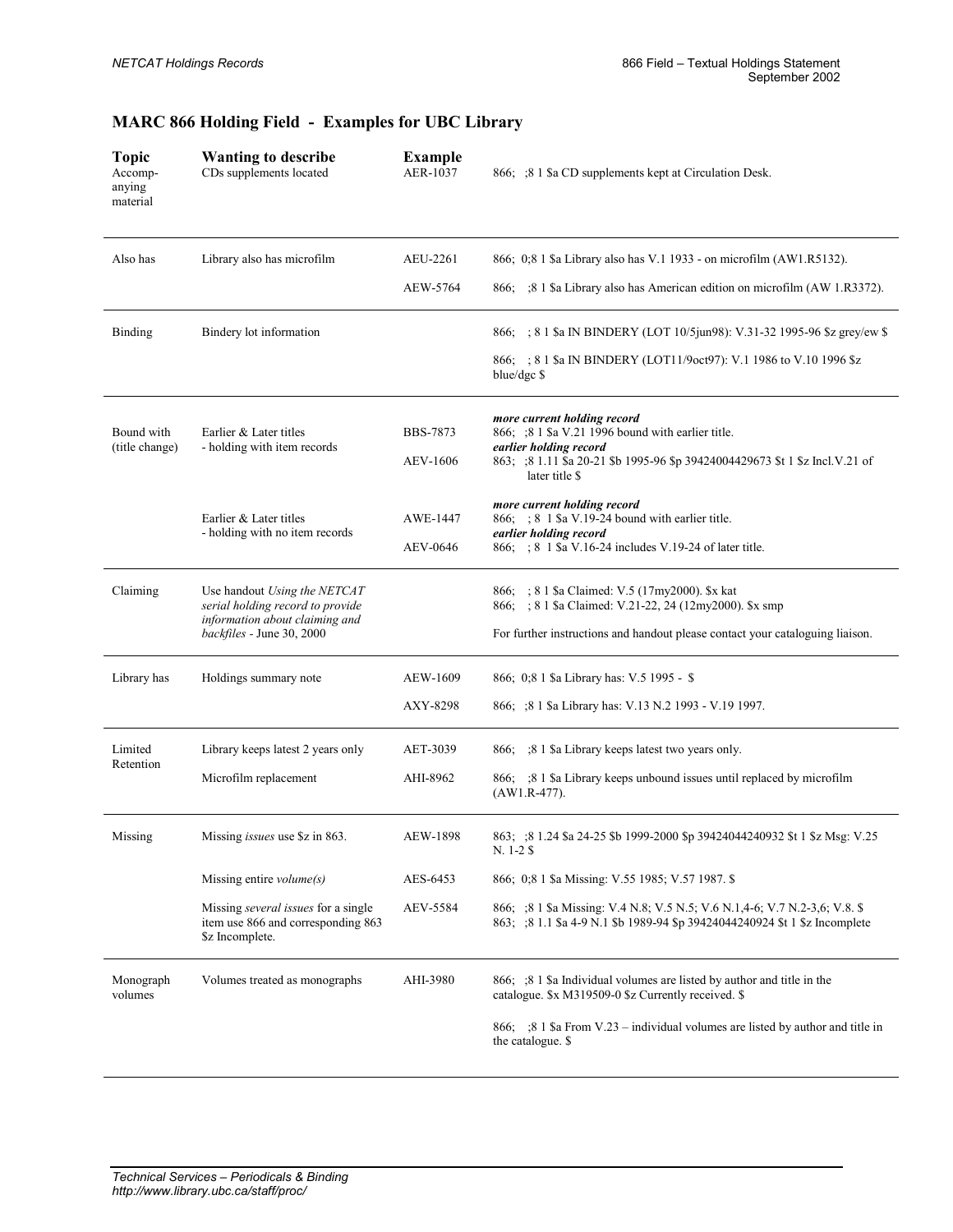| <b>Topic</b>                   | <b>Wanting to describe</b>                                                                                                                                                           | <b>Example</b>  |                                                                                                                                                                                                                                                                                        |
|--------------------------------|--------------------------------------------------------------------------------------------------------------------------------------------------------------------------------------|-----------------|----------------------------------------------------------------------------------------------------------------------------------------------------------------------------------------------------------------------------------------------------------------------------------------|
| Shelving non<br>DRA location   | Shelving location information -<br>which assist public users.                                                                                                                        | AET-1269        | 866; ;8 1 \$ a Bound volumes in theses room. \$                                                                                                                                                                                                                                        |
| Sliding                        | Sliding location<br>Titles should make only one slide<br>whenever possible. For titles that<br>make more than one slide, contact<br>Technical Services - Periodicals $\&$<br>Binding | <b>AEU-9000</b> | currently received holding<br>866; 0,8 1 \$a Latest in Koerner Reference; others in Koerner Library. \$z<br>Currently received. \$<br>earlier holding - where title slides to<br>866; 0;8 1 \$a Library has: 1985/86 - \$x M9719824-0<br>;8 1 \$a Latest in Koerner Reference.<br>866: |
| Storage                        | Items housed in storage.<br>Use earlier/later NOT earliest/latest                                                                                                                    | AET-9715        | current holding record<br>\$866; ;8 1 \$a Earlier volumes in storage.<br>storage holding record<br>866; :8 1 \$ a Later volumes in Koerner journals.                                                                                                                                   |
|                                | Items housed in storage: multiple<br>storage locations or incomplete runs<br>in storage.                                                                                             | AEQ-3526        | current holding record<br>866; ;8 1 \$a Other volumes in storage.<br>storage holding records<br>866; ;8 1 \$a Other volumes in Education Library.                                                                                                                                      |
| Unbound<br>volumes<br>location | Unbound volumes shelved in a<br>different location from bound.                                                                                                                       | AET-4579        | 866; 0;8 1 \$a Unbound issues in Koerner current journals.                                                                                                                                                                                                                             |
| Vertical files                 | Filing information for vertical files                                                                                                                                                | AXJ-5592        | 866; : 8 1 \$ a Filed under: UCLA Asian American Studies Center. \$                                                                                                                                                                                                                    |
| Work-station                   | Access restricted to UBC<br>Used for legal requirement only,<br>very seldom required.                                                                                                | AYY-0007        | 866; ;8 1 \$ a Access restricted to UBC students, faculty and staff.                                                                                                                                                                                                                   |

Please note UBC Library does **NOT** include any **ABBREVIATIONS** in **866** serial holding fields.